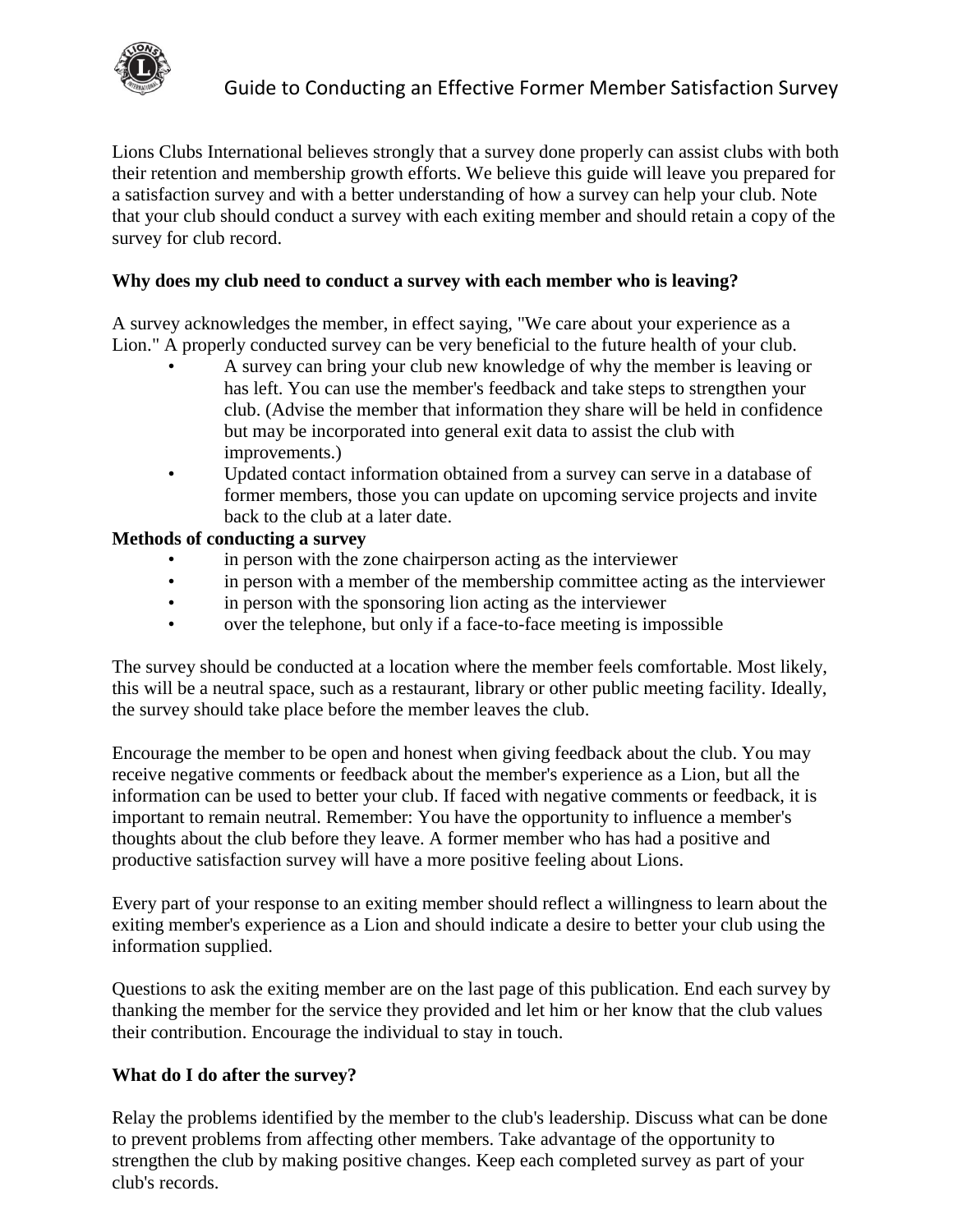#### Lions Club Former Member Satisfaction Survey



| Exiting Member's name | Interviewer's Name |
|-----------------------|--------------------|
| Interviewer's Title   | Date Completed     |
| Club Number           | Club Name          |

1. What reasons do you (the exiting member) cite for considering leaving the club?

Difficulties with meetings/activities

- \_\_\_Not asked to help or be involved
- \_\_\_Was not aware of the responsibilities before/after joining
- \_\_\_Meeting day/time was not convenient
- \_\_\_Meeting place/food was unsatisfactory
- \_\_\_Service projects not effective/useful for the community
- \_\_\_Meetings disorganized, not following an agenda
- \_\_\_Not enough recognition for job well done
- \_\_\_Not enough social events
- \_\_\_Other \_\_\_\_\_\_\_\_\_\_\_\_\_\_\_\_\_\_\_\_\_\_\_\_\_\_\_\_\_\_\_\_\_\_\_\_\_\_\_\_

#### **Difficulties with club administration/ members Personal needs not met/lifestyle conflicts with**  Disorganized leadership **being a Lion**

\_\_\_Unhappy with current leadership \_\_\_Poor communication among members Age differences too great \_\_\_Gender differences \_\_\_Philosophical differences \_\_\_Cliques/groups to which people did not belong \_\_\_Foreign language problem \_\_\_Skills/talents not utilized \_\_\_Needs for fellowship not met \_\_\_Needs for networking not met \_\_\_Cost prohibitive \_\_\_Health reasons \_\_\_Time demands (family, work etc) \_\_\_Did not feel a part of the group Other\_\_\_\_\_\_\_\_\_\_\_\_\_\_\_\_\_\_\_\_\_\_\_\_\_\_\_\_\_\_\_\_\_\_\_ Other \_\_\_\_\_\_\_\_\_\_\_\_\_\_\_\_\_\_\_\_\_\_\_\_\_\_\_\_\_\_\_\_\_\_\_\_\_\_ \_\_\_\_\_\_\_\_\_\_\_\_\_\_\_\_\_\_\_\_\_\_\_\_\_\_\_\_\_\_\_\_\_\_\_ \_\_\_\_\_\_\_\_\_\_\_\_\_\_\_\_\_\_\_\_\_\_\_\_\_\_\_\_\_\_\_\_\_\_\_\_\_\_\_\_

\_\_\_\_\_\_\_\_\_\_\_\_\_\_\_\_\_\_\_\_\_\_\_\_\_\_\_\_\_\_\_\_\_\_\_\_\_\_\_\_\_\_\_\_\_\_\_\_\_\_\_\_\_\_\_\_\_\_\_\_\_\_\_\_\_\_\_\_\_\_\_\_\_\_\_\_\_\_\_\_\_\_\_\_\_ \_\_\_\_\_\_\_\_\_\_\_\_\_\_\_\_\_\_\_\_\_\_\_\_\_\_\_\_\_\_\_\_\_\_\_\_\_\_\_\_\_\_\_\_\_\_\_\_\_\_\_\_\_\_\_\_\_\_\_\_\_\_\_\_\_\_\_\_\_\_\_\_\_\_\_\_\_\_\_\_\_\_\_\_\_

\_\_\_\_\_\_\_\_\_\_\_\_\_\_\_\_\_\_\_\_\_\_\_\_\_\_\_\_\_\_\_\_\_\_\_\_\_\_\_\_\_\_\_\_\_\_\_\_\_\_\_\_\_\_\_\_\_\_\_\_\_\_\_\_\_\_\_\_\_\_\_\_\_\_\_\_\_\_\_\_\_\_\_\_\_ \_\_\_\_\_\_\_\_\_\_\_\_\_\_\_\_\_\_\_\_\_\_\_\_\_\_\_\_\_\_\_\_\_\_\_\_\_\_\_\_\_\_\_\_\_\_\_\_\_\_\_\_\_\_\_\_\_\_\_\_\_\_\_\_\_\_\_\_\_\_\_\_\_\_\_\_\_\_\_\_\_\_\_\_\_

\_\_\_\_\_\_\_\_\_\_\_\_\_\_\_\_\_\_\_\_\_\_\_\_\_\_\_\_\_\_\_\_\_\_\_\_\_\_\_\_\_\_\_\_\_\_\_\_\_\_\_\_\_\_\_\_\_\_\_\_\_\_\_\_\_\_\_\_\_\_\_\_\_\_\_\_\_\_\_\_\_\_\_\_\_ \_\_\_\_\_\_\_\_\_\_\_\_\_\_\_\_\_\_\_\_\_\_\_\_\_\_\_\_\_\_\_\_\_\_\_\_\_\_\_\_\_\_\_\_\_\_\_\_\_\_\_\_\_\_\_\_\_\_\_\_\_\_\_\_\_\_\_\_\_\_\_\_\_\_\_\_\_\_\_\_\_\_\_\_\_

### **2. Is there anything that could have been done to prevent your membership drop?**

### **3. Is there anything that the club should consider changing that may increase retention?**

#### **4. Is there anything the sponsor could have done to prevent your membership drop?**

|                          |  | 5. If you left because of job transfer/relocation, are you joining a new club near your place of |  |  |  |
|--------------------------|--|--------------------------------------------------------------------------------------------------|--|--|--|
| residence or job? ___Yes |  | No.                                                                                              |  |  |  |

•If yes, what is the name of new club?

Keeping in mind that each club operates in a unique way, can we help you find a new club? \_\_\_\_Yes \_\_\_\_No

#### **6. Has your contact information changed?**

| Name         | Address        |
|--------------|----------------|
| Country      | Zip code       |
| Phone number | E-mail address |